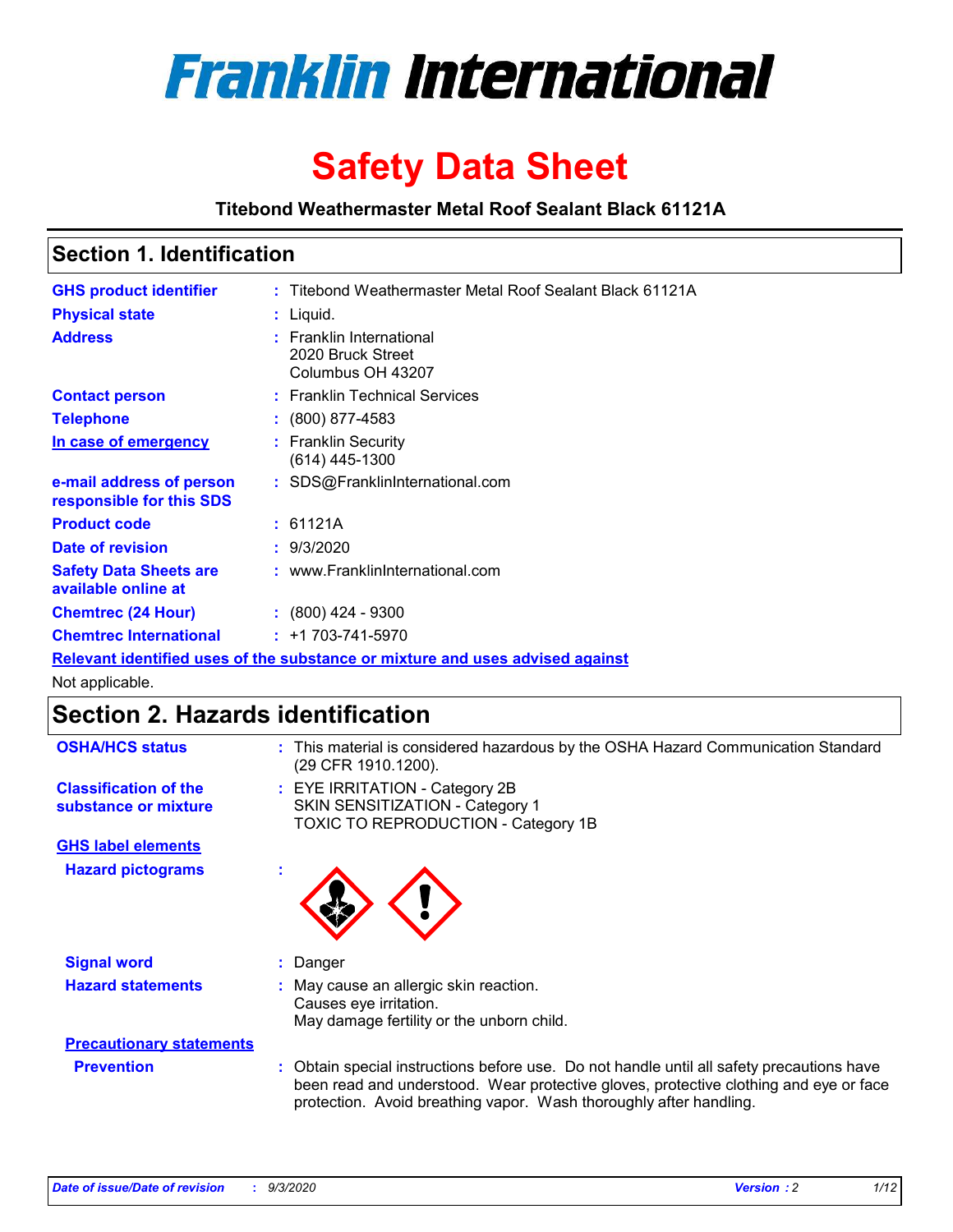### **Section 2. Hazards identification**

| <b>Response</b>                            | : IF exposed or concerned: Get medical advice or attention. Wash contaminated clothing<br>before reuse. IF ON SKIN: Wash with plenty of water. IF IN EYES: Rinse cautiously<br>with water for several minutes. Remove contact lenses, if present and easy to do.<br>Continue rinsing. If eye irritation persists: Get medical advice or attention. |
|--------------------------------------------|----------------------------------------------------------------------------------------------------------------------------------------------------------------------------------------------------------------------------------------------------------------------------------------------------------------------------------------------------|
| <b>Storage</b>                             | : Store locked up.                                                                                                                                                                                                                                                                                                                                 |
| <b>Disposal</b>                            | : Dispose of contents and container in accordance with all local, regional, national and<br>international regulations.                                                                                                                                                                                                                             |
| <b>Hazards not otherwise</b><br>classified | : Product generates methanol during cure.                                                                                                                                                                                                                                                                                                          |

## **Section 3. Composition/information on ingredients**

| <b>Substance/mixture</b> | Mixture |
|--------------------------|---------|
|                          |         |

| <b>Ingredient name</b>       | $\frac{9}{6}$ | <b>CAS number</b> |
|------------------------------|---------------|-------------------|
| 3-aminopropyltriethoxysilane | ≤3            | 919-30-2          |
| Dibutyltin dilaurate         | ∣≤0.3         | 77-58-7           |

Any concentration shown as a range is to protect confidentiality or is due to batch variation.

**There are no additional ingredients present which, within the current knowledge of the supplier and in the concentrations applicable, are classified as hazardous to health or the environment and hence require reporting in this section.**

**Occupational exposure limits, if available, are listed in Section 8.**

### **Section 4. First aid measures**

| <b>Description of necessary first aid measures</b> |                                                                                                                                                                                                                                                                                                                                                                                                                                                                                                                                                                                                                                                                                                                                                                           |
|----------------------------------------------------|---------------------------------------------------------------------------------------------------------------------------------------------------------------------------------------------------------------------------------------------------------------------------------------------------------------------------------------------------------------------------------------------------------------------------------------------------------------------------------------------------------------------------------------------------------------------------------------------------------------------------------------------------------------------------------------------------------------------------------------------------------------------------|
| <b>Eye contact</b>                                 | : Immediately flush eyes with plenty of water, occasionally lifting the upper and lower<br>eyelids. Check for and remove any contact lenses. Continue to rinse for at least 10<br>minutes. If irritation persists, get medical attention.                                                                                                                                                                                                                                                                                                                                                                                                                                                                                                                                 |
| <b>Inhalation</b>                                  | : Remove victim to fresh air and keep at rest in a position comfortable for breathing. If<br>not breathing, if breathing is irregular or if respiratory arrest occurs, provide artificial<br>respiration or oxygen by trained personnel. It may be dangerous to the person providing<br>aid to give mouth-to-mouth resuscitation. Get medical attention. If unconscious, place<br>in recovery position and get medical attention immediately. Maintain an open airway.<br>Loosen tight clothing such as a collar, tie, belt or waistband. In case of inhalation of<br>decomposition products in a fire, symptoms may be delayed. The exposed person may<br>need to be kept under medical surveillance for 48 hours.                                                       |
| <b>Skin contact</b>                                | : Wash with plenty of soap and water. Remove contaminated clothing and shoes. Wash<br>contaminated clothing thoroughly with water before removing it, or wear gloves.<br>Continue to rinse for at least 10 minutes. Get medical attention. In the event of any<br>complaints or symptoms, avoid further exposure. Wash clothing before reuse. Clean<br>shoes thoroughly before reuse.                                                                                                                                                                                                                                                                                                                                                                                     |
| <b>Ingestion</b>                                   | : Wash out mouth with water. Remove dentures if any. Remove victim to fresh air and<br>keep at rest in a position comfortable for breathing. If material has been swallowed and<br>the exposed person is conscious, give small quantities of water to drink. Stop if the<br>exposed person feels sick as vomiting may be dangerous. Do not induce vomiting<br>unless directed to do so by medical personnel. If vomiting occurs, the head should be<br>kept low so that vomit does not enter the lungs. Get medical attention. Never give<br>anything by mouth to an unconscious person. If unconscious, place in recovery position<br>and get medical attention immediately. Maintain an open airway. Loosen tight clothing<br>such as a collar, tie, belt or waistband. |
| Most important symptoms/effects, acute and delayed |                                                                                                                                                                                                                                                                                                                                                                                                                                                                                                                                                                                                                                                                                                                                                                           |
| <b>Potential acute health effects</b>              |                                                                                                                                                                                                                                                                                                                                                                                                                                                                                                                                                                                                                                                                                                                                                                           |
| Eye contact                                        | : May cause eye irritation.                                                                                                                                                                                                                                                                                                                                                                                                                                                                                                                                                                                                                                                                                                                                               |
| <b>Inhalation</b>                                  | : No known significant effects or critical hazards.                                                                                                                                                                                                                                                                                                                                                                                                                                                                                                                                                                                                                                                                                                                       |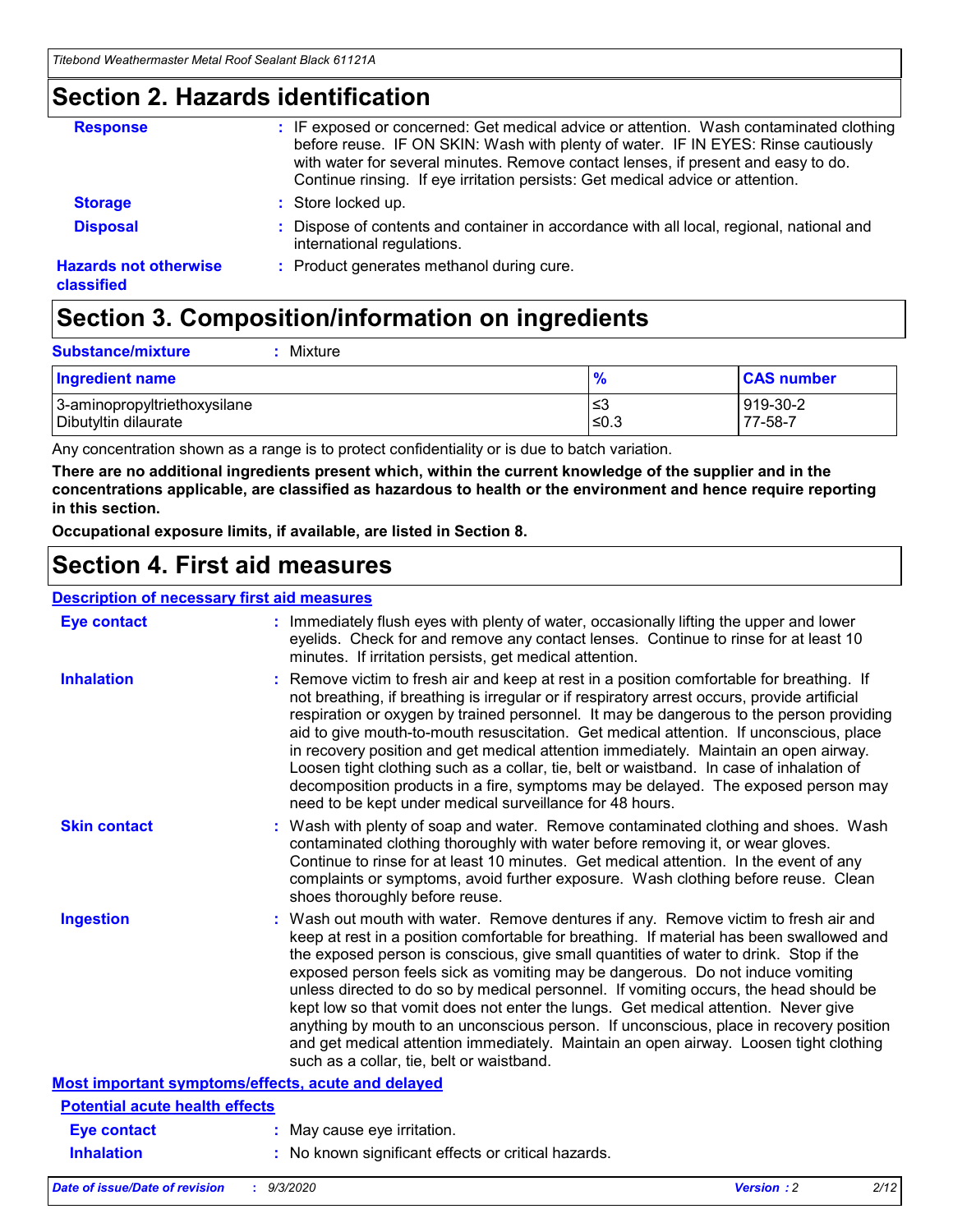| Titebong Weathermaster Metal Roof Sealant Black 61121A |                                                                                                                                                                                                                                                                                                                                                                                                                 |
|--------------------------------------------------------|-----------------------------------------------------------------------------------------------------------------------------------------------------------------------------------------------------------------------------------------------------------------------------------------------------------------------------------------------------------------------------------------------------------------|
| Section 4. First aid measures                          |                                                                                                                                                                                                                                                                                                                                                                                                                 |
| <b>Skin contact</b>                                    | : May cause skin irritation.                                                                                                                                                                                                                                                                                                                                                                                    |
| <b>Ingestion</b>                                       | : No known significant effects or critical hazards.                                                                                                                                                                                                                                                                                                                                                             |
| Over-exposure signs/symptoms                           |                                                                                                                                                                                                                                                                                                                                                                                                                 |
| <b>Eye contact</b>                                     | : Adverse symptoms may include the following:<br>irritation<br>watering<br>redness                                                                                                                                                                                                                                                                                                                              |
| <b>Inhalation</b>                                      | : Adverse symptoms may include the following:<br>reduced fetal weight<br>increase in fetal deaths<br>skeletal malformations                                                                                                                                                                                                                                                                                     |
| <b>Skin contact</b>                                    | : Adverse symptoms may include the following:<br>irritation<br>redness<br>reduced fetal weight<br>increase in fetal deaths<br>skeletal malformations                                                                                                                                                                                                                                                            |
| <b>Ingestion</b>                                       | : Adverse symptoms may include the following:<br>reduced fetal weight<br>increase in fetal deaths<br>skeletal malformations                                                                                                                                                                                                                                                                                     |
|                                                        | Indication of immediate medical attention and special treatment needed, if necessary                                                                                                                                                                                                                                                                                                                            |
| <b>Notes to physician</b>                              | : In case of inhalation of decomposition products in a fire, symptoms may be delayed.<br>The exposed person may need to be kept under medical surveillance for 48 hours.                                                                                                                                                                                                                                        |
| <b>Specific treatments</b>                             | : No specific treatment.                                                                                                                                                                                                                                                                                                                                                                                        |
| <b>Protection of first-aiders</b>                      | : No action shall be taken involving any personal risk or without suitable training. If it is<br>suspected that fumes are still present, the rescuer should wear an appropriate mask or<br>self-contained breathing apparatus. It may be dangerous to the person providing aid to<br>give mouth-to-mouth resuscitation. Wash contaminated clothing thoroughly with water<br>before removing it, or wear gloves. |
| See toxicological information (Section 11)             |                                                                                                                                                                                                                                                                                                                                                                                                                 |

## **Section 5. Fire-fighting measures**

| <b>Extinguishing media</b>                               |                                                                                                                                                                                                     |
|----------------------------------------------------------|-----------------------------------------------------------------------------------------------------------------------------------------------------------------------------------------------------|
| <b>Suitable extinguishing</b><br>media                   | : Use an extinguishing agent suitable for the surrounding fire.                                                                                                                                     |
| <b>Unsuitable extinguishing</b><br>media                 | : None known.                                                                                                                                                                                       |
| <b>Specific hazards arising</b><br>from the chemical     | : In a fire or if heated, a pressure increase will occur and the container may burst.                                                                                                               |
| <b>Hazardous thermal</b><br>decomposition products       | : Decomposition products may include the following materials:<br>carbon dioxide<br>carbon monoxide<br>nitrogen oxides<br>metal oxide/oxides                                                         |
| <b>Special protective actions</b><br>for fire-fighters   | : Promptly isolate the scene by removing all persons from the vicinity of the incident if<br>there is a fire. No action shall be taken involving any personal risk or without suitable<br>training. |
| <b>Special protective</b><br>equipment for fire-fighters | : Fire-fighters should wear appropriate protective equipment and self-contained breathing<br>apparatus (SCBA) with a full face-piece operated in positive pressure mode.                            |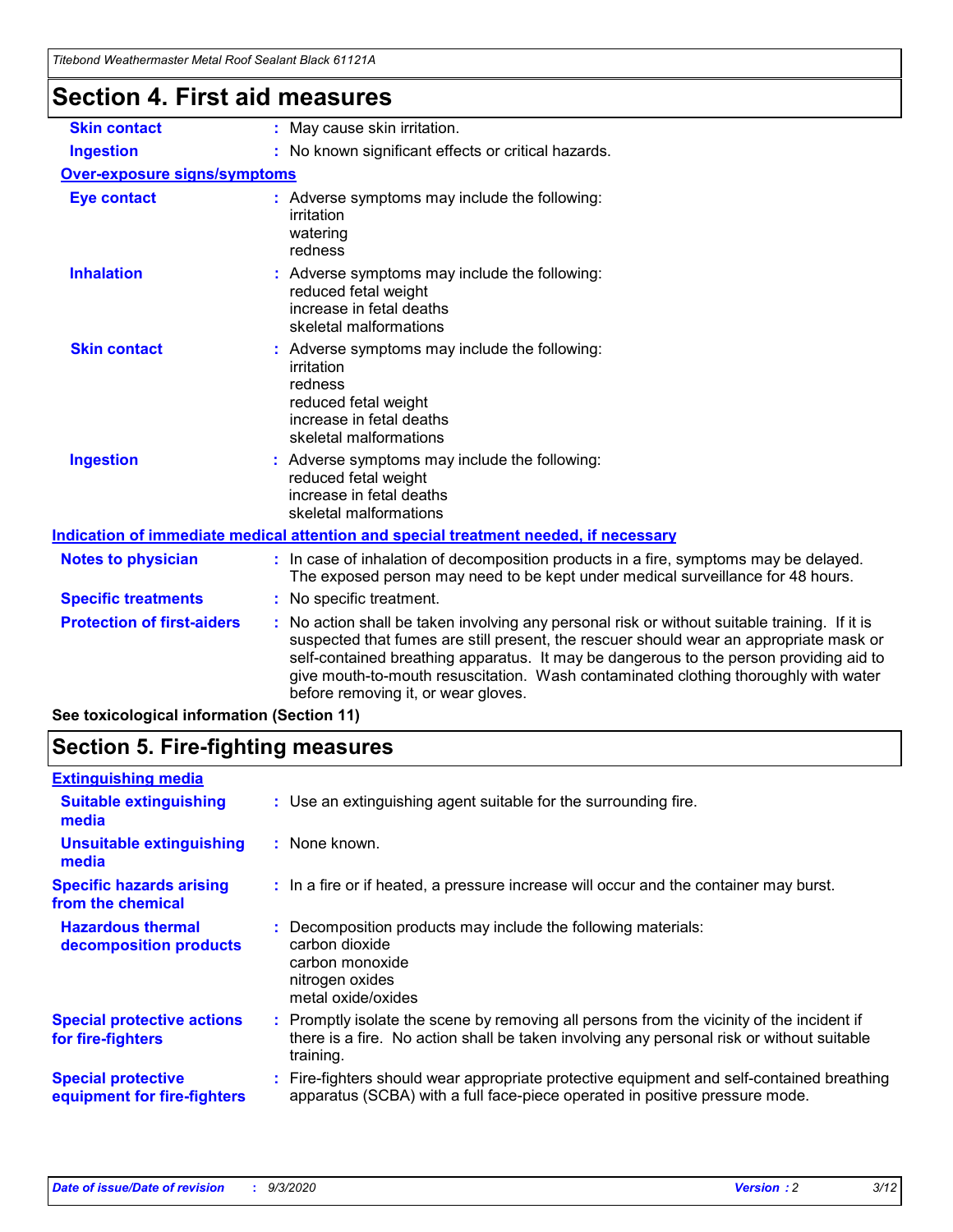### **Section 6. Accidental release measures**

|                                                              | Personal precautions, protective equipment and emergency procedures                                                                                                                                                                                                                                                                                                                                                                                                                                                                                                                                                                                                                                          |  |  |  |  |
|--------------------------------------------------------------|--------------------------------------------------------------------------------------------------------------------------------------------------------------------------------------------------------------------------------------------------------------------------------------------------------------------------------------------------------------------------------------------------------------------------------------------------------------------------------------------------------------------------------------------------------------------------------------------------------------------------------------------------------------------------------------------------------------|--|--|--|--|
| For non-emergency<br>personnel                               | : No action shall be taken involving any personal risk or without suitable training.<br>Evacuate surrounding areas. Keep unnecessary and unprotected personnel from<br>entering. Do not touch or walk through spilled material. Avoid breathing vapor or mist.<br>Provide adequate ventilation. Wear appropriate respirator when ventilation is<br>inadequate. Put on appropriate personal protective equipment.                                                                                                                                                                                                                                                                                             |  |  |  |  |
| For emergency responders                                     | : If specialized clothing is required to deal with the spillage, take note of any information in<br>Section 8 on suitable and unsuitable materials. See also the information in "For non-<br>emergency personnel".                                                                                                                                                                                                                                                                                                                                                                                                                                                                                           |  |  |  |  |
| <b>Environmental precautions</b>                             | : Avoid dispersal of spilled material and runoff and contact with soil, waterways, drains<br>and sewers. Inform the relevant authorities if the product has caused environmental<br>pollution (sewers, waterways, soil or air).                                                                                                                                                                                                                                                                                                                                                                                                                                                                              |  |  |  |  |
| <b>Methods and materials for containment and cleaning up</b> |                                                                                                                                                                                                                                                                                                                                                                                                                                                                                                                                                                                                                                                                                                              |  |  |  |  |
| <b>Small spill</b>                                           | : Stop leak if without risk. Move containers from spill area. Dilute with water and mop up<br>if water-soluble. Alternatively, or if water-insoluble, absorb with an inert dry material and<br>place in an appropriate waste disposal container. Dispose of via a licensed waste<br>disposal contractor.                                                                                                                                                                                                                                                                                                                                                                                                     |  |  |  |  |
| <b>Large spill</b>                                           | : Stop leak if without risk. Move containers from spill area. Approach release from<br>upwind. Prevent entry into sewers, water courses, basements or confined areas. Wash<br>spillages into an effluent treatment plant or proceed as follows. Contain and collect<br>spillage with non-combustible, absorbent material e.g. sand, earth, vermiculite or<br>diatomaceous earth and place in container for disposal according to local regulations<br>(see Section 13). Dispose of via a licensed waste disposal contractor. Contaminated<br>absorbent material may pose the same hazard as the spilled product. Note: see<br>Section 1 for emergency contact information and Section 13 for waste disposal. |  |  |  |  |

## **Section 7. Handling and storage**

### **Precautions for safe handling**

| <b>Protective measures</b>                                                       | : Put on appropriate personal protective equipment (see Section 8). Persons with a<br>history of skin sensitization problems should not be employed in any process in which<br>this product is used. Avoid exposure - obtain special instructions before use. Avoid<br>exposure during pregnancy. Do not handle until all safety precautions have been read<br>and understood. Do not get in eyes or on skin or clothing. Do not ingest. Avoid<br>breathing vapor or mist. If during normal use the material presents a respiratory hazard,<br>use only with adequate ventilation or wear appropriate respirator. Keep in the original<br>container or an approved alternative made from a compatible material, kept tightly<br>closed when not in use. Empty containers retain product residue and can be hazardous.<br>Do not reuse container. |
|----------------------------------------------------------------------------------|--------------------------------------------------------------------------------------------------------------------------------------------------------------------------------------------------------------------------------------------------------------------------------------------------------------------------------------------------------------------------------------------------------------------------------------------------------------------------------------------------------------------------------------------------------------------------------------------------------------------------------------------------------------------------------------------------------------------------------------------------------------------------------------------------------------------------------------------------|
| <b>Advice on general</b><br>occupational hygiene                                 | : Eating, drinking and smoking should be prohibited in areas where this material is<br>handled, stored and processed. Workers should wash hands and face before eating,<br>drinking and smoking. Remove contaminated clothing and protective equipment before<br>entering eating areas. See also Section 8 for additional information on hygiene<br>measures.                                                                                                                                                                                                                                                                                                                                                                                                                                                                                    |
| <b>Conditions for safe storage,</b><br>including any<br><i>incompatibilities</i> | Store between the following temperatures: 0 to 120°C (32 to 248°F). Store in<br>accordance with local regulations. Store in original container protected from direct<br>sunlight in a dry, cool and well-ventilated area, away from incompatible materials (see<br>Section 10) and food and drink. Store locked up. Keep container tightly closed and<br>sealed until ready for use. Containers that have been opened must be carefully<br>resealed and kept upright to prevent leakage. Do not store in unlabeled containers.<br>Use appropriate containment to avoid environmental contamination. See Section 10 for<br>incompatible materials before handling or use.                                                                                                                                                                         |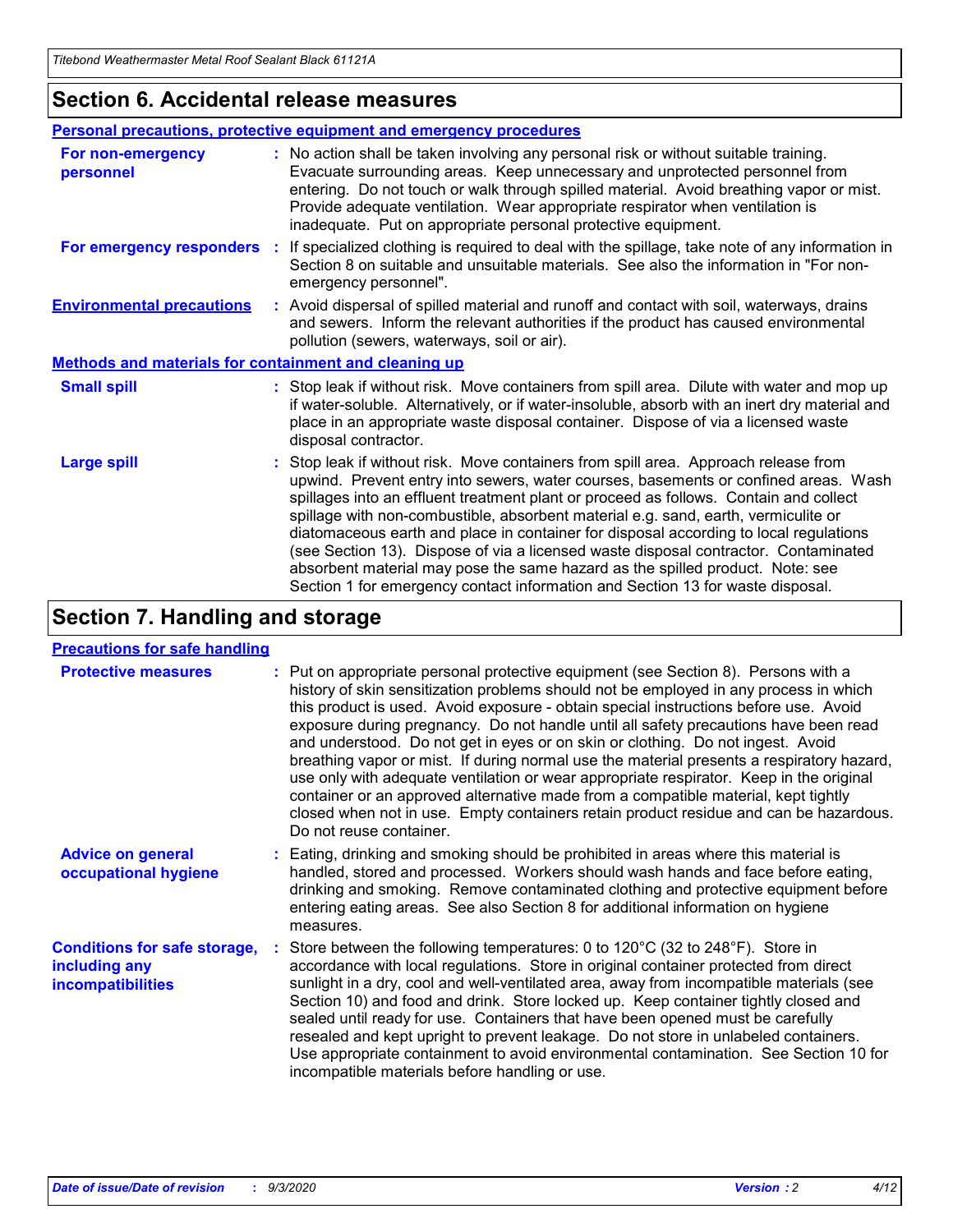## **Section 8. Exposure controls/personal protection**

### **Control parameters**

#### **Occupational exposure limits**

| <b>Ingredient name</b>                               |    |                        | <b>Exposure limits</b>                                                                                                                                                                                                                                                                                                                                                                                                                                                                                                                                                                                                 |
|------------------------------------------------------|----|------------------------|------------------------------------------------------------------------------------------------------------------------------------------------------------------------------------------------------------------------------------------------------------------------------------------------------------------------------------------------------------------------------------------------------------------------------------------------------------------------------------------------------------------------------------------------------------------------------------------------------------------------|
| 3-aminopropyltriethoxysilane<br>Dibutyltin dilaurate |    |                        | None.<br>ACGIH TLV (United States, 3/2020). Absorbed through skin.<br>Notes: as Sn<br>TWA: $0.1 \text{ mg/m}^3$ , (as Sn) 8 hours.<br>STEL: 0.2 mg/m <sup>3</sup> , (as Sn) 15 minutes.<br>NIOSH REL (United States, 10/2016). Absorbed through skin.<br>Notes: as Sn<br>TWA: 0.1 mg/m <sup>3</sup> , (as Sn) 10 hours.<br>OSHA PEL (United States, 5/2018). Notes: as Sn<br>TWA: 0.1 mg/m <sup>3</sup> , (as Sn) 8 hours.<br>OSHA PEL 1989 (United States, 3/1989). Absorbed through skin.<br>Notes: measured as Sn<br>TWA: 0.1 mg/m <sup>3</sup> , (measured as Sn) 8 hours. Form: Organic                           |
| <b>Appropriate engineering</b><br>controls           |    |                        | : If user operations generate dust, fumes, gas, vapor or mist, use process enclosures,<br>local exhaust ventilation or other engineering controls to keep worker exposure to<br>airborne contaminants below any recommended or statutory limits.                                                                                                                                                                                                                                                                                                                                                                       |
| <b>Environmental exposure</b><br>controls            |    |                        | Emissions from ventilation or work process equipment should be checked to ensure<br>they comply with the requirements of environmental protection legislation. In some<br>cases, fume scrubbers, filters or engineering modifications to the process equipment<br>will be necessary to reduce emissions to acceptable levels.                                                                                                                                                                                                                                                                                          |
| <b>Individual protection measures</b>                |    |                        |                                                                                                                                                                                                                                                                                                                                                                                                                                                                                                                                                                                                                        |
| <b>Hygiene measures</b>                              |    |                        | : Wash hands, forearms and face thoroughly after handling chemical products, before<br>eating, smoking and using the lavatory and at the end of the working period.<br>Appropriate techniques should be used to remove potentially contaminated clothing.<br>Contaminated work clothing should not be allowed out of the workplace. Wash<br>contaminated clothing before reusing. Ensure that eyewash stations and safety<br>showers are close to the workstation location.                                                                                                                                            |
| <b>Eye/face protection</b>                           |    |                        | Safety eyewear complying with an approved standard should be used when a risk<br>assessment indicates this is necessary to avoid exposure to liquid splashes, mists,<br>gases or dusts. If contact is possible, the following protection should be worn, unless<br>the assessment indicates a higher degree of protection: chemical splash goggles.                                                                                                                                                                                                                                                                    |
| <b>Skin protection</b>                               |    |                        |                                                                                                                                                                                                                                                                                                                                                                                                                                                                                                                                                                                                                        |
| <b>Hand protection</b>                               |    |                        | : Chemical-resistant, impervious gloves complying with an approved standard should be<br>worn at all times when handling chemical products if a risk assessment indicates this is<br>necessary. Considering the parameters specified by the glove manufacturer, check<br>during use that the gloves are still retaining their protective properties. It should be<br>noted that the time to breakthrough for any glove material may be different for different<br>glove manufacturers. In the case of mixtures, consisting of several substances, the<br>protection time of the gloves cannot be accurately estimated. |
| <b>Body protection</b>                               |    | handling this product. | Personal protective equipment for the body should be selected based on the task being<br>performed and the risks involved and should be approved by a specialist before                                                                                                                                                                                                                                                                                                                                                                                                                                                |
| <b>Other skin protection</b>                         |    |                        | : Appropriate footwear and any additional skin protection measures should be selected<br>based on the task being performed and the risks involved and should be approved by a<br>specialist before handling this product.                                                                                                                                                                                                                                                                                                                                                                                              |
| <b>Respiratory protection</b>                        | ÷. | aspects of use.        | Based on the hazard and potential for exposure, select a respirator that meets the<br>appropriate standard or certification. Respirators must be used according to a<br>respiratory protection program to ensure proper fitting, training, and other important                                                                                                                                                                                                                                                                                                                                                         |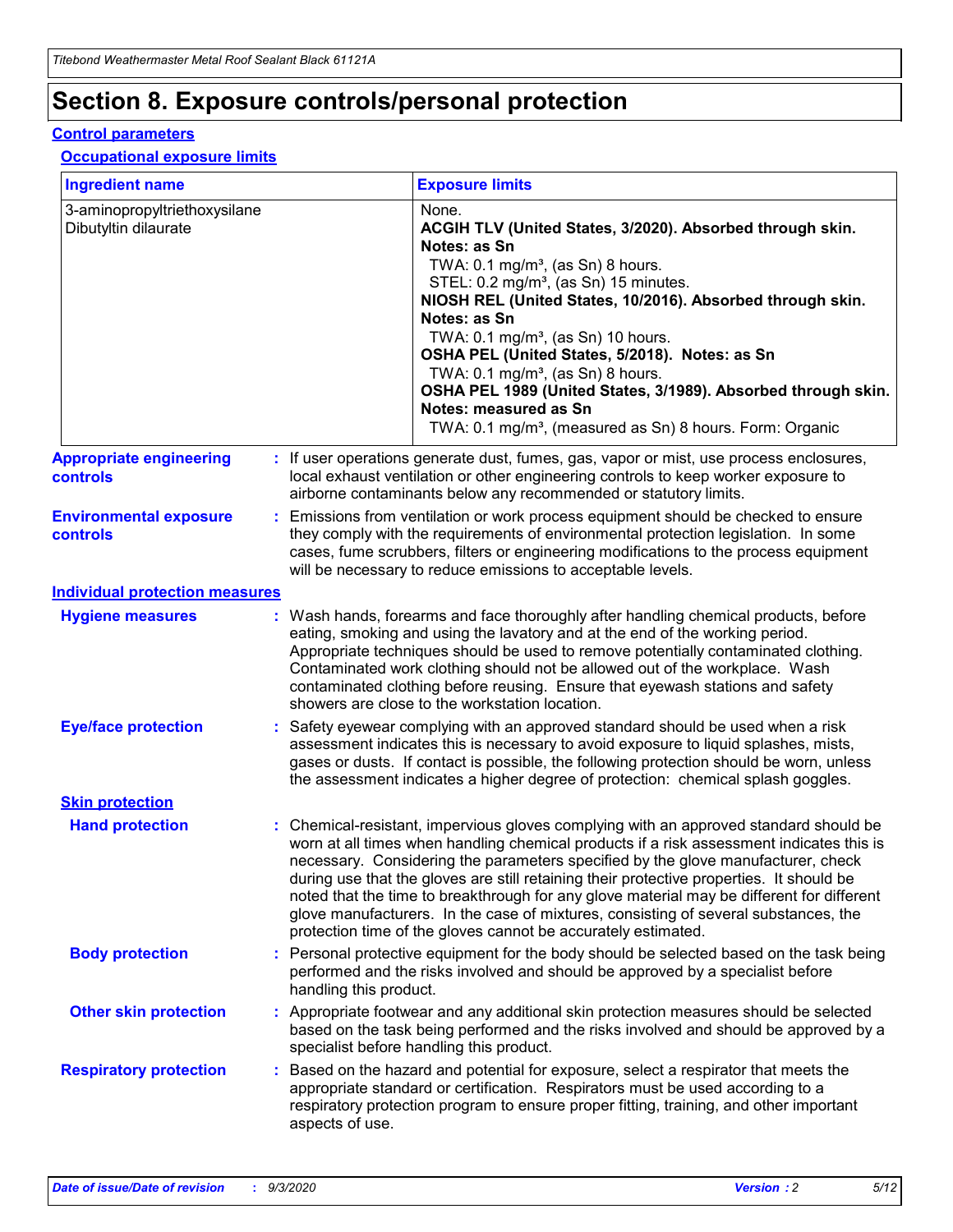### **Section 9. Physical and chemical properties**

#### **Appearance**

| <b>Physical state</b>                                  | : Liquid. [Paste.]                                              |  |  |
|--------------------------------------------------------|-----------------------------------------------------------------|--|--|
| Color                                                  | Black.                                                          |  |  |
| Odor                                                   | Characteristic.                                                 |  |  |
| <b>Odor threshold</b>                                  | Not available.                                                  |  |  |
| pH                                                     | Not applicable.                                                 |  |  |
| <b>Melting point</b>                                   | Not available.                                                  |  |  |
| <b>Boiling point</b>                                   | : $>200^{\circ}$ C ( $>392^{\circ}$ F)                          |  |  |
| <b>Flash point</b>                                     | Closed cup: >200°C (>392°F) [Setaflash.]                        |  |  |
| <b>Evaporation rate</b>                                | $:$ >1 (butyl acetate = 1)                                      |  |  |
| <b>Flammability (solid, gas)</b>                       | : Not available.                                                |  |  |
| <b>Lower and upper explosive</b><br>(flammable) limits | : Not available.                                                |  |  |
| <b>VOC (less water, less)</b><br>exempt solvents)      | $: 0$ g/l                                                       |  |  |
| <b>Volatility</b>                                      | $: 0\%$ (w/w)                                                   |  |  |
| <b>Vapor density</b>                                   | Not available.                                                  |  |  |
| <b>Relative density</b>                                | $\frac{1}{2}$ 2.432                                             |  |  |
| <b>Solubility</b>                                      | Insoluble in the following materials: cold water and hot water. |  |  |
| <b>Solubility in water</b>                             | Not available.                                                  |  |  |
| <b>Partition coefficient: n-</b><br>octanol/water      | : Not available.                                                |  |  |
| <b>Auto-ignition temperature</b>                       | : Not available.                                                |  |  |
| <b>Decomposition temperature</b>                       | : Not available.                                                |  |  |
| <b>Viscosity</b>                                       | : Not available.                                                |  |  |

### **Section 10. Stability and reactivity**

| <b>Reactivity</b>                            |    | : No specific test data related to reactivity available for this product or its ingredients.            |
|----------------------------------------------|----|---------------------------------------------------------------------------------------------------------|
| <b>Chemical stability</b>                    |    | : The product is stable.                                                                                |
| <b>Possibility of hazardous</b><br>reactions |    | : Under normal conditions of storage and use, hazardous reactions will not occur.                       |
| <b>Conditions to avoid</b>                   |    | : No specific data.                                                                                     |
| <b>Incompatible materials</b>                | ٠. | No specific data.                                                                                       |
| <b>Hazardous decomposition</b><br>products   | ÷. | Under normal conditions of storage and use, hazardous decomposition products should<br>not be produced. |

## **Section 11. Toxicological information**

### **Information on toxicological effects**

### **Acute toxicity**

| <b>Product/ingredient name</b> | <b>Result</b> | <b>Species</b> | <b>Dose</b>         | <b>Exposure</b> |
|--------------------------------|---------------|----------------|---------------------|-----------------|
| 3-aminopropyltriethoxysilane   | LD50 Dermal   | Rabbit         | $4.29$ g/kg         |                 |
|                                | ILD50 Oral    | Rat            | 1.57 g/kg           |                 |
| Dibutyltin dilaurate           | LD50 Oral     | Rat            | $175 \text{ mg/kg}$ |                 |

**Irritation/Corrosion**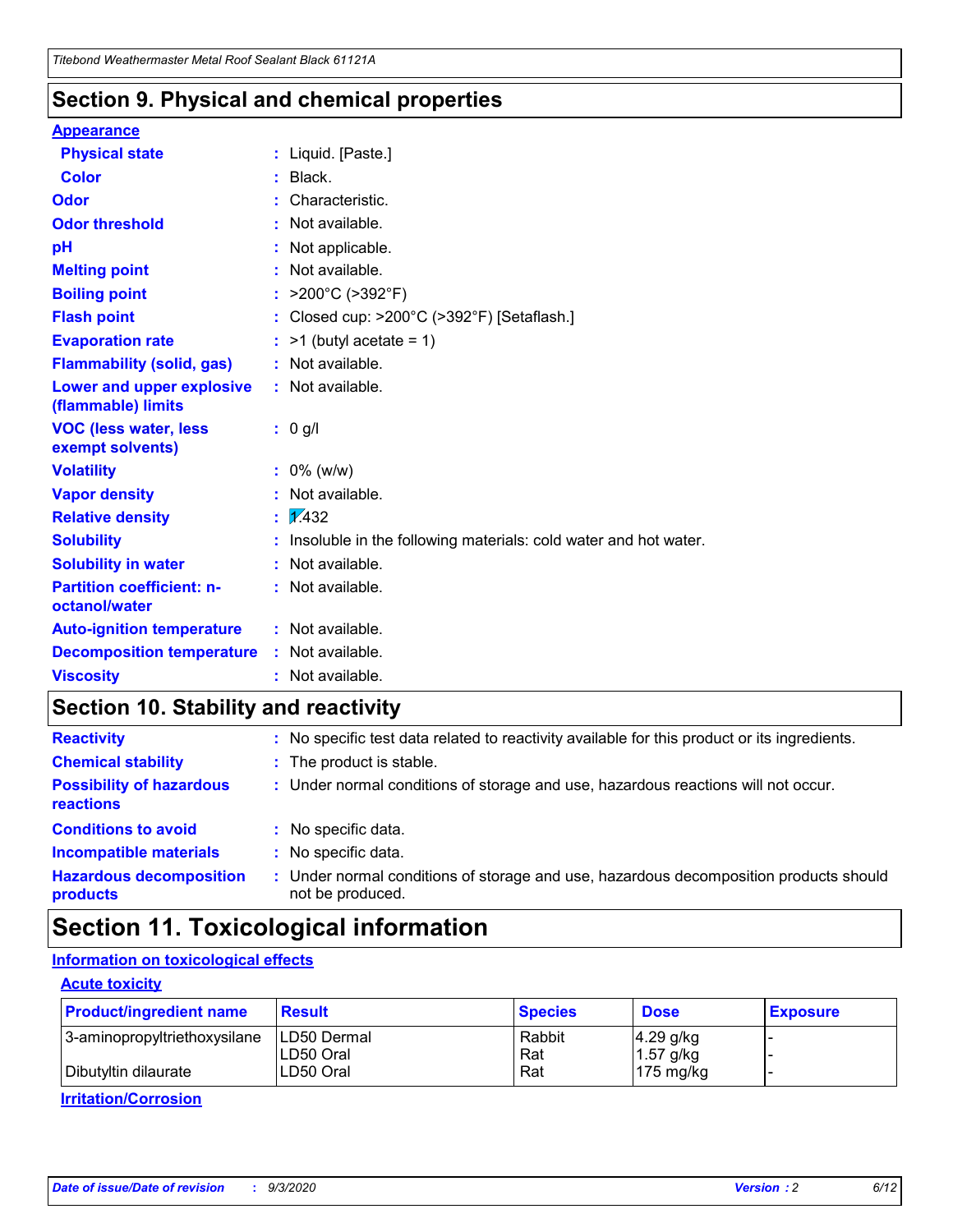## **Section 11. Toxicological information**

| <b>Product/ingredient name</b> | <b>Result</b>            | <b>Species</b> | <b>Score</b> | <b>Exposure</b>           | <b>Observation</b> |
|--------------------------------|--------------------------|----------------|--------------|---------------------------|--------------------|
| 3-aminopropyltriethoxysilane   | Eyes - Mild irritant     | Rabbit         |              | $100$ mg                  |                    |
|                                | Eyes - Severe irritant   | Rabbit         |              | 24 hours 750              |                    |
|                                |                          |                |              | ug                        |                    |
|                                | Skin - Severe irritant   | Rabbit         |              | 24 hours 5                | -                  |
| Dibutyltin dilaurate           | Eyes - Moderate irritant | Rabbit         |              | mg<br><b>24 hours 100</b> |                    |
|                                |                          |                |              | mg                        |                    |
|                                | Skin - Severe irritant   | Rabbit         |              | 500 mg                    | -                  |

### **Sensitization**

Not available.

### **Mutagenicity**

Not available.

#### **Carcinogenicity**

Not available.

#### **Reproductive toxicity**

Not available.

### **Teratogenicity**

Not available.

### **Specific target organ toxicity (single exposure)**

Not available.

### **Specific target organ toxicity (repeated exposure)**

| <b>Name</b>                                                                  |                                                                                    | <b>Category</b>                               | <b>Route of</b><br>exposure | <b>Target organs</b> |
|------------------------------------------------------------------------------|------------------------------------------------------------------------------------|-----------------------------------------------|-----------------------------|----------------------|
| Dibutyltin dilaurate                                                         |                                                                                    | Category 1                                    | $\overline{\phantom{0}}$    | respiratory system   |
| <b>Aspiration hazard</b><br>Not available.                                   |                                                                                    |                                               |                             |                      |
| <b>Information on the likely</b><br>routes of exposure                       | : Not available.                                                                   |                                               |                             |                      |
| <b>Potential acute health effects</b>                                        |                                                                                    |                                               |                             |                      |
| <b>Eye contact</b>                                                           | : May cause eye irritation.                                                        |                                               |                             |                      |
| <b>Inhalation</b>                                                            | : No known significant effects or critical hazards.                                |                                               |                             |                      |
| <b>Skin contact</b>                                                          | : May cause skin irritation.                                                       |                                               |                             |                      |
| <b>Ingestion</b>                                                             | : No known significant effects or critical hazards.                                |                                               |                             |                      |
| Symptoms related to the physical, chemical and toxicological characteristics |                                                                                    |                                               |                             |                      |
| <b>Eye contact</b>                                                           | : Adverse symptoms may include the following:<br>irritation<br>watering<br>redness |                                               |                             |                      |
| <b>Inhalation</b>                                                            | reduced fetal weight<br>increase in fetal deaths<br>skeletal malformations         | : Adverse symptoms may include the following: |                             |                      |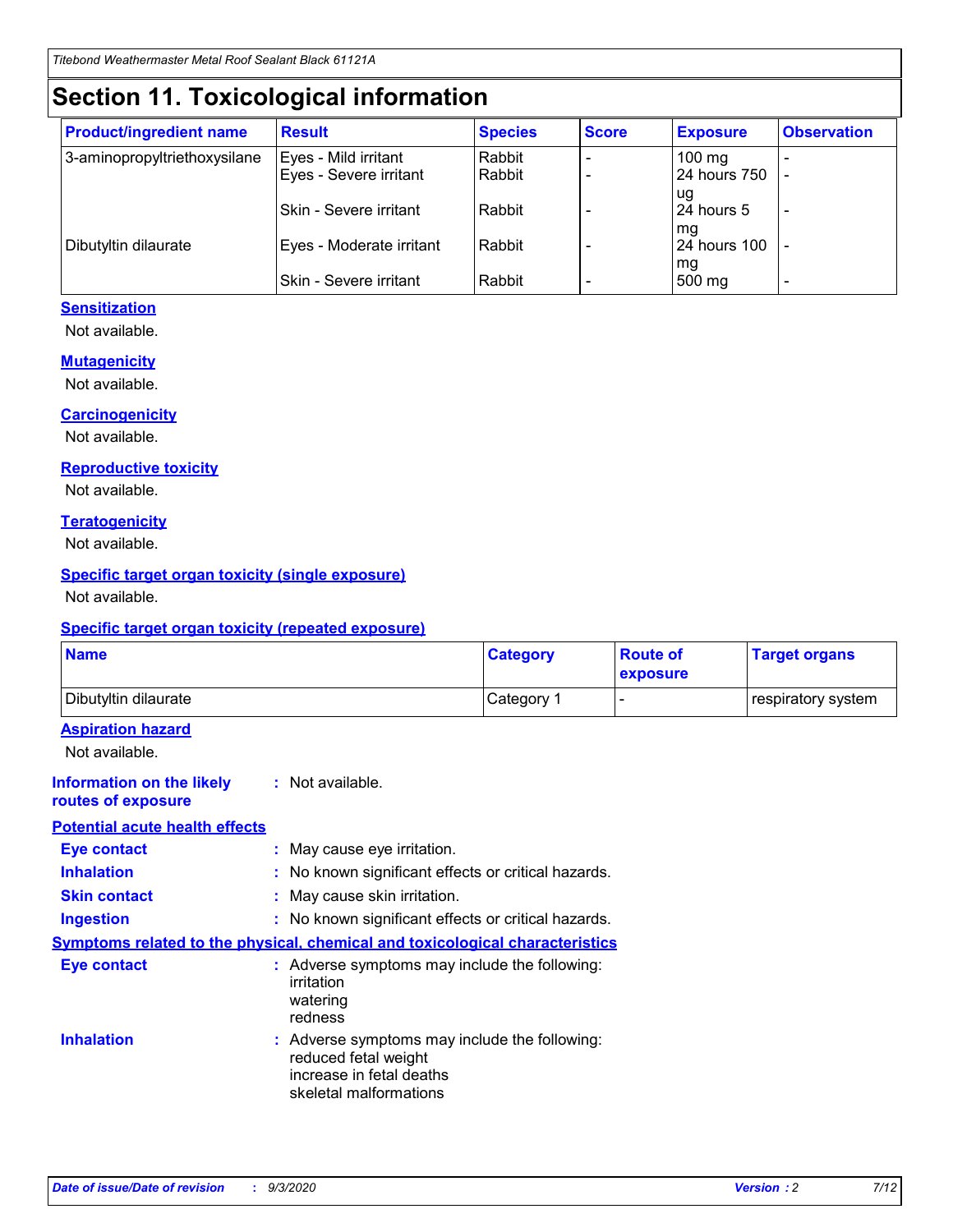*Titebond Weathermaster Metal Roof Sealant Black 61121A*

## **Section 11. Toxicological information**

| <b>Skin contact</b>                     | : Adverse symptoms may include the following:<br>irritation                                            |
|-----------------------------------------|--------------------------------------------------------------------------------------------------------|
|                                         | redness                                                                                                |
|                                         | reduced fetal weight                                                                                   |
|                                         | increase in fetal deaths                                                                               |
|                                         | skeletal malformations                                                                                 |
| <b>Ingestion</b>                        | : Adverse symptoms may include the following:<br>reduced fetal weight                                  |
|                                         | increase in fetal deaths                                                                               |
|                                         | skeletal malformations                                                                                 |
|                                         | Delayed and immediate effects and also chronic effects from short and long term exposure               |
| <b>Short term exposure</b>              |                                                                                                        |
| <b>Potential immediate</b><br>effects   | : Not available.                                                                                       |
| <b>Potential delayed effects</b>        | : Not available.                                                                                       |
| Long term exposure                      |                                                                                                        |
| <b>Potential immediate</b><br>effects   | : Not available.                                                                                       |
| <b>Potential delayed effects</b>        | : Not available.                                                                                       |
| <b>Potential chronic health effects</b> |                                                                                                        |
| Not available.                          |                                                                                                        |
| <b>General</b>                          | Once sensitized, a severe allergic reaction may occur when subsequently exposed to<br>very low levels. |
| <b>Carcinogenicity</b>                  | No known significant effects or critical hazards.                                                      |
| <b>Mutagenicity</b>                     | : No known significant effects or critical hazards.                                                    |
| <b>Teratogenicity</b>                   | May damage the unborn child.                                                                           |
| <b>Developmental effects</b>            | : No known significant effects or critical hazards.                                                    |
| <b>Fertility effects</b>                | : May damage fertility.                                                                                |
| <b>Numerical measures of toxicity</b>   |                                                                                                        |
| <b>Acute toxicity estimates</b>         |                                                                                                        |
| Not ovoilable                           |                                                                                                        |

Not available.

## **Section 12. Ecological information**

### **Toxicity**

| <b>Product/ingredient name</b> | <b>Result</b>                                       | <b>Species</b>               | <b>Exposure</b>       |
|--------------------------------|-----------------------------------------------------|------------------------------|-----------------------|
| Dibutyltin dilaurate           | $ CC50>3$ mg/l<br>Chronic EC10 > 2 mg/l Fresh water | Algae<br>Algae - Desmodesmus | 72 hours<br>196 hours |
|                                |                                                     | <b>I</b> subspicatus         |                       |

### **Persistence and degradability**

| <b>Product/ingredient name</b> | <b>Test</b>                                                                    | <b>Result</b>  |                   | <b>Dose</b> | <b>Inoculum</b>         |
|--------------------------------|--------------------------------------------------------------------------------|----------------|-------------------|-------------|-------------------------|
| Dibutyltin dilaurate           | OECD 301F<br>Ready<br>Biodegradability -<br>Manometric<br>Respirometry<br>Test | 23 % - 28 days |                   |             |                         |
| <b>Product/ingredient name</b> | <b>Aquatic half-life</b>                                                       |                | <b>Photolysis</b> |             | <b>Biodegradability</b> |
| Dibutyltin dilaurate           |                                                                                |                |                   |             | <b>Inherent</b>         |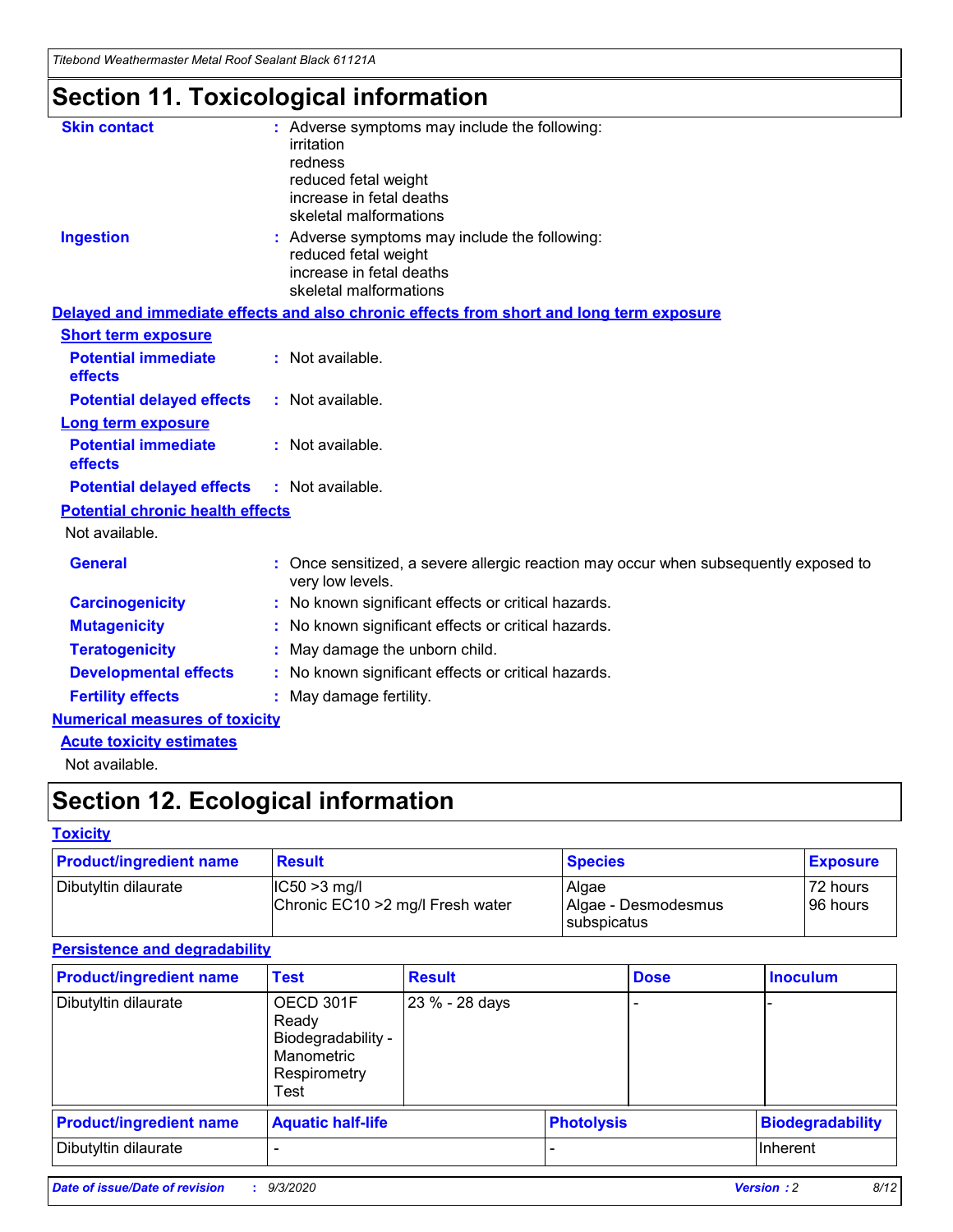## **Section 12. Ecological information**

#### **Bioaccumulative potential**

| <b>Product/ingredient name</b> | $LoaPow$ | <b>BCF</b> | <b>Potential</b> |
|--------------------------------|----------|------------|------------------|
| 3-aminopropyltriethoxysilane   | 1.7      | 3.4        | low              |
| Dibutyltin dilaurate           | 4.44     | 2.91       | low              |

#### **Mobility in soil**

| <b>Soil/water partition</b> | : Not available. |
|-----------------------------|------------------|
| <b>coefficient (Koc)</b>    |                  |

### **Section 13. Disposal considerations**

**Disposal methods :**

The generation of waste should be avoided or minimized wherever possible. Disposal of this product, solutions and any by-products should at all times comply with the requirements of environmental protection and waste disposal legislation and any regional local authority requirements. Dispose of surplus and non-recyclable products via a licensed waste disposal contractor. Waste should not be disposed of untreated to the sewer unless fully compliant with the requirements of all authorities with jurisdiction. Waste packaging should be recycled. Incineration or landfill should only be considered when recycling is not feasible. This material and its container must be disposed of in a safe way. Care should be taken when handling emptied containers that have not been cleaned or rinsed out. Empty containers or liners may retain some product residues. Avoid dispersal of spilled material and runoff and contact with soil, waterways, drains and sewers.

## **Section 14. Transport information**

|                                      | <b>DOT</b><br><b>Classification</b> | <b>TDG</b><br><b>Classification</b> | <b>Mexico</b><br><b>Classification</b> | <b>ADR/RID</b>           | <b>IMDG</b>              | <b>IATA</b>    |
|--------------------------------------|-------------------------------------|-------------------------------------|----------------------------------------|--------------------------|--------------------------|----------------|
| <b>UN number</b>                     | Not regulated.                      | Not regulated.                      | Not regulated.                         | Not regulated.           | Not regulated.           | Not regulated. |
| <b>UN proper</b><br>shipping name    |                                     |                                     |                                        |                          |                          |                |
| <b>Transport</b><br>hazard class(es) |                                     | $\overline{\phantom{0}}$            | $\qquad \qquad \blacksquare$           | $\overline{\phantom{0}}$ | $\overline{\phantom{0}}$ |                |
| <b>Packing group</b>                 |                                     |                                     |                                        |                          |                          |                |
| <b>Environmental</b><br>hazards      | No.                                 | No.                                 | No.                                    | No.                      | No.                      | No.            |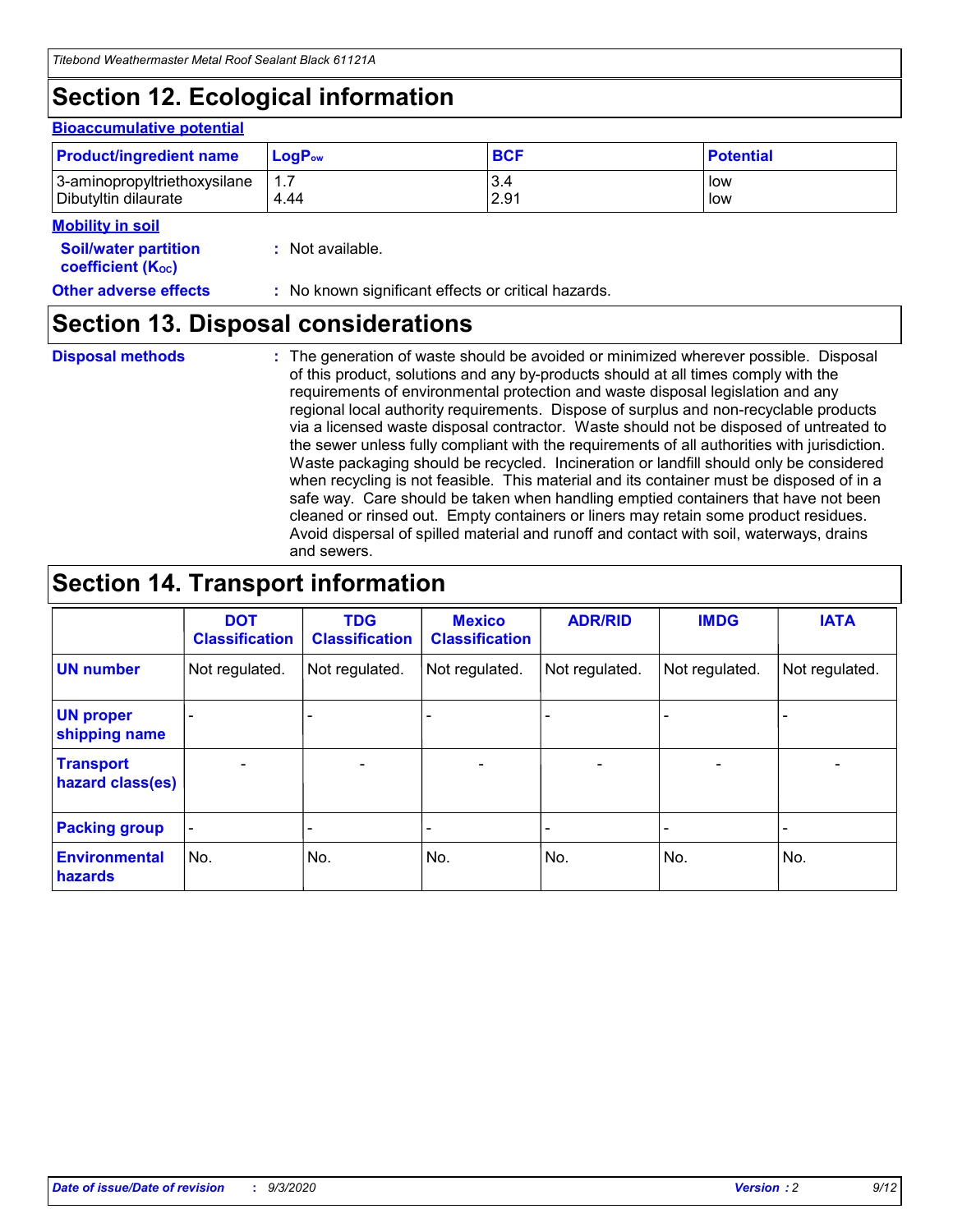## **Section 15. Regulatory information**

### **U.S. Federal regulations**

#### **SARA 302/304**

#### **Composition/information on ingredients**

No products were found.

| SARA 304 RQ | Not applicable. |
|-------------|-----------------|
|-------------|-----------------|

#### **SARA 311/312**

**Classification :** EYE IRRITATION - Category 2B SKIN SENSITIZATION - Category 1 TOXIC TO REPRODUCTION - Category 1B HNOC - Product generates methanol during cure.

### **Composition/information on ingredients**

| <b>Name</b>                  | $\frac{9}{6}$ | <b>Classification</b>                                                                                                                                                                                                                                                                                      |
|------------------------------|---------------|------------------------------------------------------------------------------------------------------------------------------------------------------------------------------------------------------------------------------------------------------------------------------------------------------------|
| 3-aminopropyltriethoxysilane | $\leq$ 3      | <b>FLAMMABLE LIQUIDS - Category 4</b><br><b>ACUTE TOXICITY (oral) - Category 4</b><br><b>SKIN IRRITATION - Category 2</b><br>EYE IRRITATION - Category 2A                                                                                                                                                  |
| Dibutyltin dilaurate         | ≤0.3          | <b>ACUTE TOXICITY (oral) - Category 3</b><br>SKIN CORROSION - Category 1C<br>SERIOUS EYE DAMAGE - Category 1<br>SKIN SENSITIZATION - Category 1<br><b>GERM CELL MUTAGENICITY - Category 2</b><br>TOXIC TO REPRODUCTION - Category 1B<br>SPECIFIC TARGET ORGAN TOXICITY (REPEATED<br>EXPOSURE) - Category 1 |

### **State regulations**

**Massachusetts :**

: None of the components are listed.

**New York :** None of the components are listed. **New Jersey :** None of the components are listed.

**Pennsylvania :** None of the components are listed.

### **California Prop. 65**

WARNING: This product can expose you to methanol, which is known to the State of California to cause birth defects or other reproductive harm. For more information go to www.P65Warnings.ca.gov.

| Ingredient name | No significant risk<br>level | <b>Maximum</b><br>acceptable dosage<br>level |
|-----------------|------------------------------|----------------------------------------------|
| methanol        |                              | Yes.                                         |

### **International regulations**

**Chemical Weapon Convention List Schedules I, II & III Chemicals** Not listed.

**Montreal Protocol**

Not listed.

**Stockholm Convention on Persistent Organic Pollutants**

Not listed.

**UNECE Aarhus Protocol on POPs and Heavy Metals** Not listed.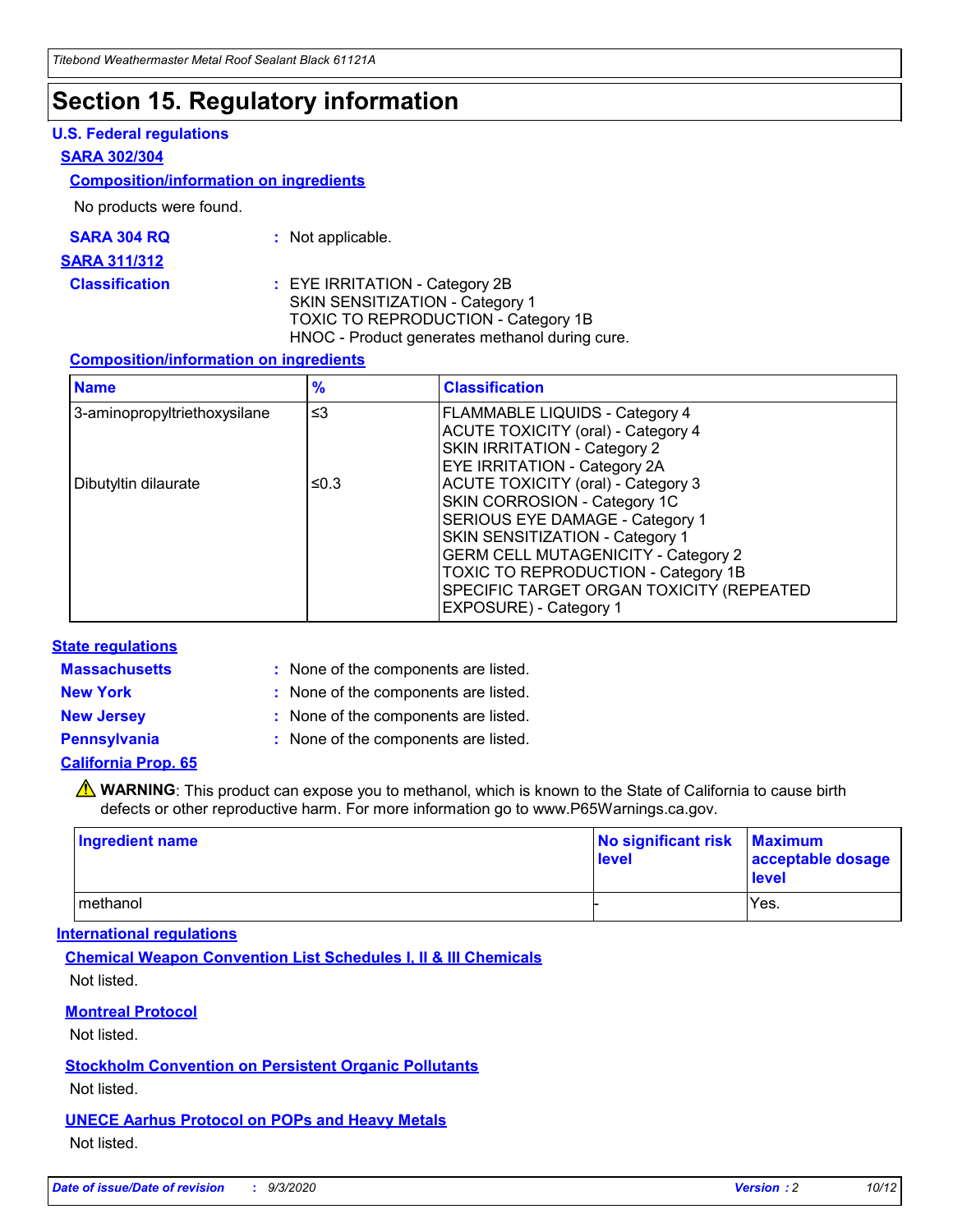## **Section 15. Regulatory information**

### **Inventory list**

- 
- **China :** Not determined.

**United States TSCA 8(b) inventory**

**:** All components are active or exempted.

## **Section 16. Other information**

**Hazardous Material Information System (U.S.A.)**



**Caution: HMIS® ratings are based on a 0-4 rating scale, with 0 representing minimal hazards or risks, and 4 representing significant hazards or risks. Although HMIS® ratings and the associated label are not required on SDSs or products leaving a facility under 29 CFR 1910.1200, the preparer may choose to provide them. HMIS® ratings are to be used with a fully implemented HMIS® program. HMIS® is a registered trademark and service mark of the American Coatings Association, Inc.**

**The customer is responsible for determining the PPE code for this material. For more information on HMIS® Personal Protective Equipment (PPE) codes, consult the HMIS® Implementation Manual.**

**National Fire Protection Association (U.S.A.)**



**Reprinted with permission from NFPA 704-2001, Identification of the Hazards of Materials for Emergency Response Copyright ©1997, National Fire Protection Association, Quincy, MA 02269. This reprinted material is not the complete and official position of the National Fire Protection Association, on the referenced subject which is represented only by the standard in its entirety.**

**Copyright ©2001, National Fire Protection Association, Quincy, MA 02269. This warning system is intended to be interpreted and applied only by properly trained individuals to identify fire, health and reactivity hazards of chemicals. The user is referred to certain limited number of chemicals with recommended classifications in NFPA 49 and NFPA 325, which would be used as a guideline only. Whether the chemicals are classified by NFPA or not, anyone using the 704 systems to classify chemicals does so at their own risk.**

### **Procedure used to derive the classification**

| <b>Classification</b>                                                                                         | <b>Justification</b>                                  |
|---------------------------------------------------------------------------------------------------------------|-------------------------------------------------------|
| <b>EYE IRRITATION - Category 2B</b><br>SKIN SENSITIZATION - Category 1<br>TOXIC TO REPRODUCTION - Category 1B | Expert judgment<br>Expert judgment<br>Expert judgment |
| <b>History</b>                                                                                                |                                                       |

| <b>Date of printing</b>           | : 4/22/2022 |
|-----------------------------------|-------------|
| Date of issue/Date of<br>revision | : 9/3/2020  |
| Date of previous issue            | : 9/3/2020  |
| <b>Version</b>                    | $\cdot$ 2   |
|                                   |             |